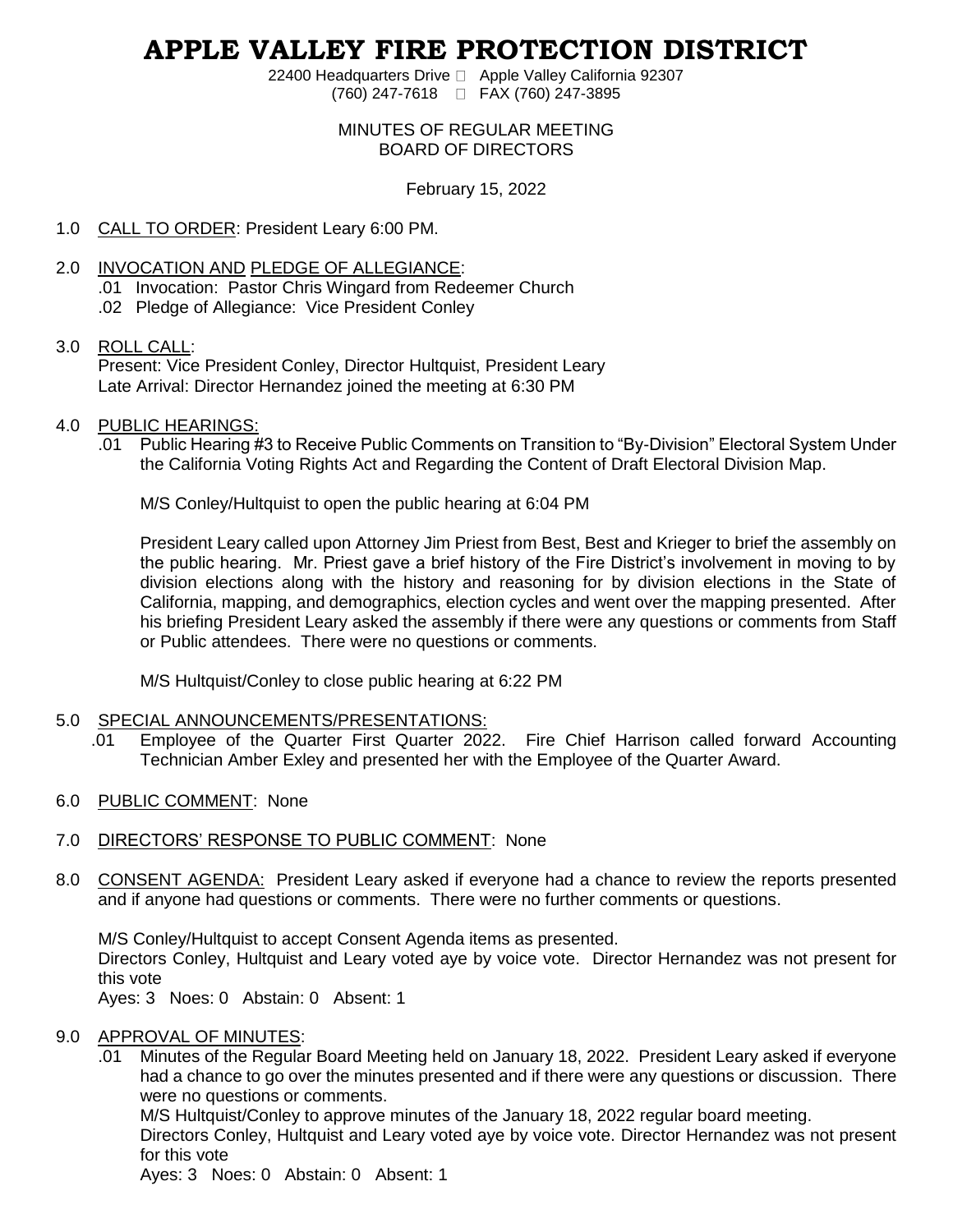# 10.0 CORRESPONDENCE: None

# 11.0 INFORMATION & DISCUSSION ITEMS: None

- .01 Information Only Items: None
- .02 Discussion Items:
	- a. Captain Mejia briefed the Board on the High Desert Training Consortium agenda item
	- b. Fire Marshal Pachman briefed the Board on New Developments withing the Fire District
	- c. Fire Marshal Pachman briefed the Board on recent fires and auto accidents that had occurred in the past month
	- d. Fire Chief Harrison briefed the Board on the subject of Employee Development
	- e. Fire Chief Harrison briefed the Board on the Standards of Cover Project
	- f. Fire Chief Harrison briefed the Board on Recruitment and Retention efforts

# 12.0 BOARD COMMITTEE REPORTS:

- .01 Finance Committee. President Leary noted that the Finance Committee had not met
- .02 Board Seat Appointment. The Board discussed the open seat appointment and directed staff to set up interviews with the five applicants and schedule a Special Board meeting for February 17, 2022 at 7:30 PM
- 13.0 APPROVAL OF REPORTS: None.

# 14.0 ACTION ITEMS:

.01 Approval of Resolution 22-002 to Amend the Fiscal Year 2021-2022 Operating Budget by \$810,000 for a Total Budget of \$15,380,735. There was discussion between Board members and staff regarding the movement of the money in this Resolution.

M/S Hultquist/Hernandez to Approve Resolution 22-002 to Amend the Fiscal Year 2021-2022 Operating Budget by \$810,000 for a Total Budget of \$15,380,735. Directors Conley, Hernandez, Hultquist and Leary voted aye by roll call vote. Ayes: 4 Noes: 0 Abstain: 0 Absent: 0

.02 Approval of Resolution 22-003 Authorizing the Purchase and Financing of One New Pierce Fire Engine. There was discussion between Board members and staff regarding the purchase of the apparatus.

M/S Hultquist/Hernandez to Approve Resolution 22-003 Authorizing the Purchase and Financing of One New Pierce Fire Engine.

Directors Conley, Hernandez, Hultquist and Leary voted aye by roll call vote. Ayes: 4 Noes: 0 Abstain: 0 Absent: 0

# 16.0 STAFF COMMENTS:

- .01 Fire Chief Harrison:
	- a. Announced that several employees had been promoted earlier that day. Captain Anthony Mejia to Battalion Chief, Engineer Brian Malloy to Captain and Firefighter Cory Fratt to Engineer

# 17.0 DIRECTORS' COMMENTS:

.01 Director Hultquist: